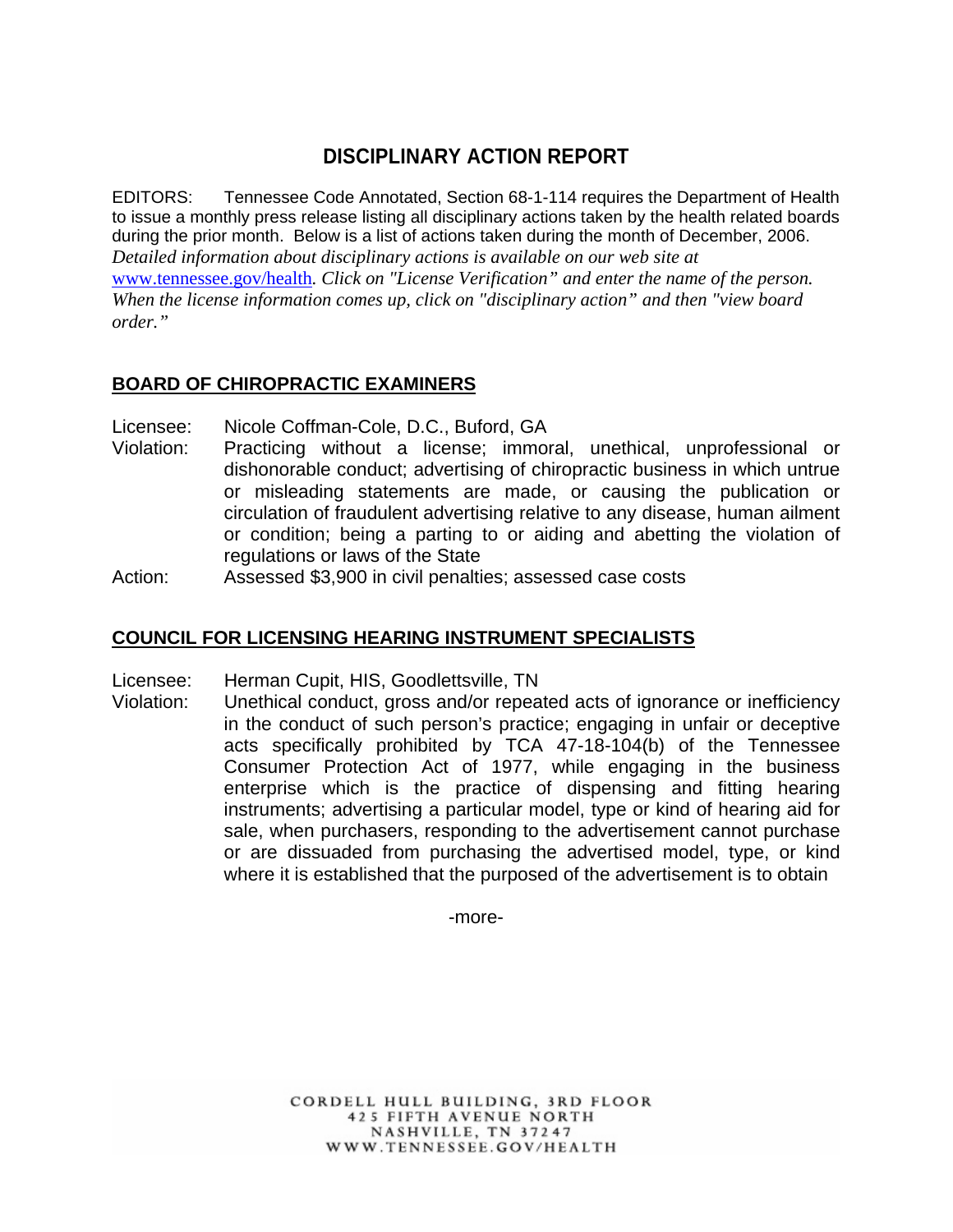prospects for the sale of a different model, type , or kind than that advertised; advertising goods or services with intent not to sell them as advertised; using any advertisement containing an offer to sell goods or services when the offer is not a bona fide effort to sell the advertised goods or services. An offer is not bona fide, even though the true facts are subsequently made know to the buyer, if the first contact or interview is secured by deception

- Action: License placed on Probation for one year; must submit all advertisements; assessed \$50 in civil penalties; and case costs
- Licensee: Thomas C. Brown, HIS, Nashville, TN
- Violation: Conviction of an offense involving moral turpitude; securing a license through fraud or deceit; unethical conduct, gross and/or repeated acts of ignorance or inefficiency in the conduct of such person's practice;
- Action: License placed on Probation for a minimum of three years; must have an evaluation with the Tennessee Program Assistance Program and sign a contract if required; assessed \$3,000 in civil penalties; and case costs not to exceed \$500.

## **BOARD OF MASSAGE LICENSURE**

Licensee: Julie Dunlap, LMT, Nashville, TN

- Violation: Has been convicted in a court of competent jurisdiction of an offense that constitutes a felony under the laws of this state; addicted to the habitual use of intoxicating liquors, drugs or stimulants to such an extent as to incapacitate such person's performance of professional duties
- Action: License issued on the condition that she participates in and is in compliance with the Lighthouse Program

## **BOARD OF MEDICAL EXAMINERS**

- Licensee: Michael C. Buchholz, M.D., Clarksville, TN
- Violation: Out of state action; unprofessional conduct; habitual personal misuse of any drugs in such manner as to adversely affect the person's ability to practice medicine
- Action: License issued on the condition that he maintain compliance with Tennessee Medical Foundation contract

-more-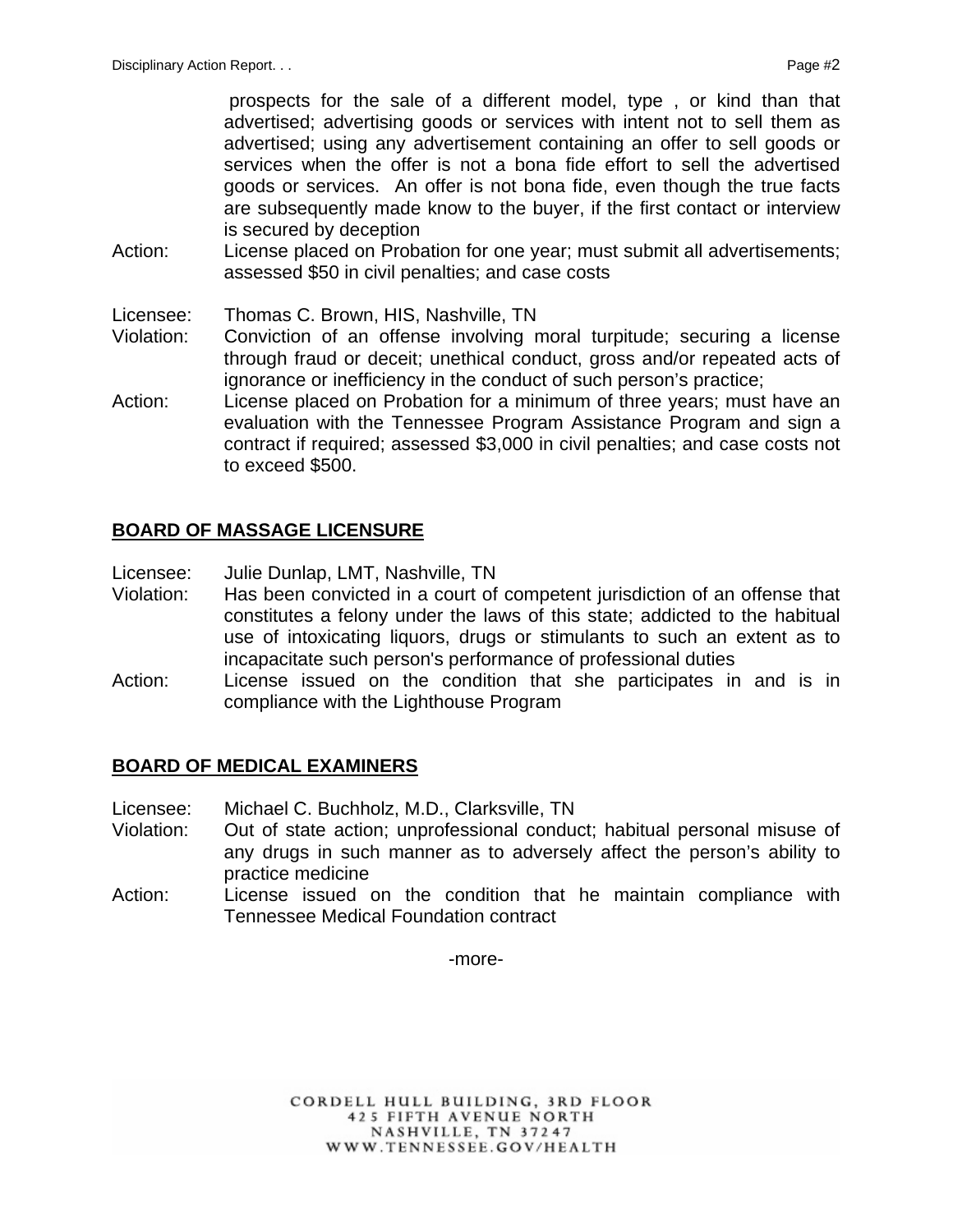| Licensee:<br>Violation:<br>Action: | Robert B. Parker, MD, Clarksville, TN<br>Unprofessional, unethical or dishonorable conduct<br>License placed on Probation for no less than 27 months; must undergo<br>evaluation; must complete continuing education; and assessed \$6,750.00<br>in civil penalties |
|------------------------------------|---------------------------------------------------------------------------------------------------------------------------------------------------------------------------------------------------------------------------------------------------------------------|
| Licensee:                          | Robert B. Warr, MD, Texarkana, TX                                                                                                                                                                                                                                   |
| Violation:                         | Out of state action                                                                                                                                                                                                                                                 |

Action: License Suspended

#### **BOARD OF NURSING**

| Licensee:<br>Violation:<br>Action: | Rhonda Kay Akins, RN, Greenback, TN<br>Unprofessional conduct<br>License placed on Probation for no less than three years; must have<br>evaluation by the Tennessee Professional Assistance Program within 30<br>days and sign contract; assessed case costs                                                                                                                                                                                             |
|------------------------------------|----------------------------------------------------------------------------------------------------------------------------------------------------------------------------------------------------------------------------------------------------------------------------------------------------------------------------------------------------------------------------------------------------------------------------------------------------------|
| Licensee:<br>Violation:            | Elizabeth Kay Bailey, RN, Friendsville, TN<br>Unfit or incompetent by reason of negligence, habits or other cause;<br>unprofessional conduct; unauthorized use or removal of narcotics, drugs,<br>supplies, or equipment from any work place location; being under the<br>influence of alcoholic beverages, or under the influence of drugs which<br>impair judgment while on duty; engaging in acts of dishonesty related to<br>the practice of nursing |
| Action:                            | License Suspended until she signs a contract with the Tennessee<br>Professional Assistance Program; thereafter to be placed on Probation;<br>assessed \$1,000 in civil penalties; and assessed case costs                                                                                                                                                                                                                                                |
| Licensee:<br>Violation:            | Marketa Barnes, Unlicensed, Chattanooga, TN<br>Practicing without a license                                                                                                                                                                                                                                                                                                                                                                              |
| Action:                            | Assessed \$717,000 in civil penalties; and assessed case costs                                                                                                                                                                                                                                                                                                                                                                                           |
| Licensee:<br>Violation:            | Christy Lee Blackburn, RN, Bowling Green, KY<br>Unfit or incompetent by reason of negligence, habits or other cause;<br>unprofessional conduct; unauthorized use or removal of narcotics, drugs,<br>supplies, or equipment from any work place location; out of state action                                                                                                                                                                             |
| Action:                            | License Revoked; assessed case costs                                                                                                                                                                                                                                                                                                                                                                                                                     |

-more-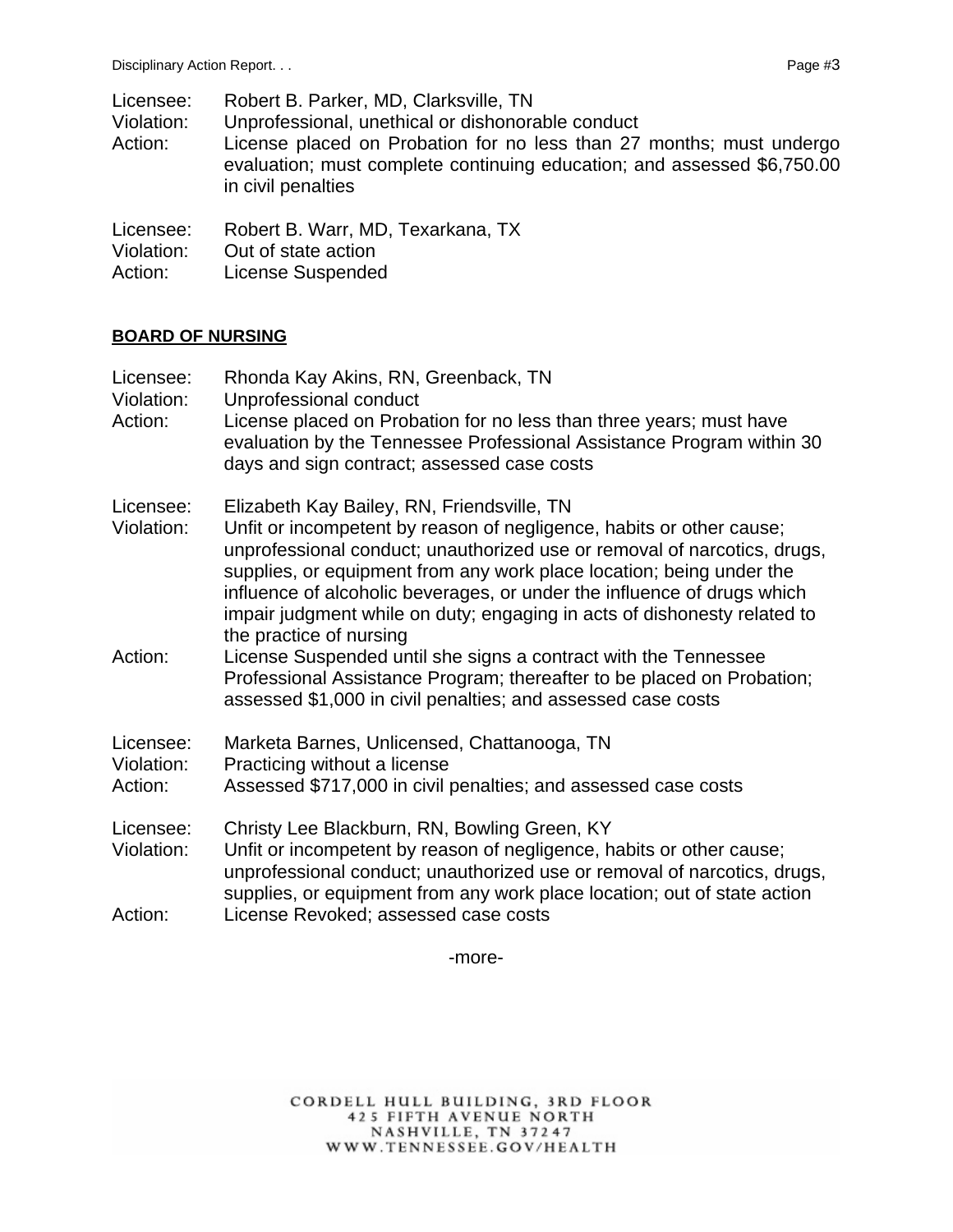| Licensee:<br>Violation:<br>Action: | Shannon Paige Brock, RN, Manchester, TN<br>Unfit or incompetent by reason of negligence, habits or other cause;<br>addicted to alcohol/drugs to degree of interfering with nursing duties;<br>unprofessional conduct; unauthorized use or removal of narcotics, drugs,<br>supplies, or equipment from any work place location; engaging in acts of<br>dishonesty related to the practice of nursing<br>License Revoked; assessed costs                                                                                                                 |
|------------------------------------|--------------------------------------------------------------------------------------------------------------------------------------------------------------------------------------------------------------------------------------------------------------------------------------------------------------------------------------------------------------------------------------------------------------------------------------------------------------------------------------------------------------------------------------------------------|
| Licensee:<br>Violation:<br>Action: | Karla D. Brooks, LPN, Bluff City, TN<br>Unprofessional conduct; failure to maintain a record for each patient which<br>accurately reflects the nursing problems and interventions for the patient;<br>unauthorized use or removal of narcotics, drugs, supplies, or equipment<br>from any work place location<br>Suspended for six months; must be evaluated by the Tennessee<br>Professional Assistance Program; if evaluation recommends a contract,<br>she will then be placed on Probation to run concurrent with contract;<br>assessed case costs |
| Licensee:<br>Violation:<br>Action: | Walter Burns, RN, Enid, MS<br>Addicted to alcohol/drugs to degree of interfering with nursing duties;<br>unprofessional conduct; being under the influence of alcoholic beverages,<br>or under the influence of drugs which impair judgment while on duty<br>License Revoked; assessed case costs                                                                                                                                                                                                                                                      |
| Licensee:<br>Violation:<br>Action: | Margaret Carmack, LPN, Celina, TN<br>Unprofessional Conduct; use of any intoxicating beverage or the illegal<br>use of any narcotic or dangerous drug while on duty; being under the<br>influence of alcoholic beverages, or under the influence of drugs which<br>impair judgment while on duty<br>License Revoked; assessed \$2,000 in civil penalties; and case costs                                                                                                                                                                               |
| Licensee:<br>Violation:<br>Action: | Bridgette N. Carmichael, LPN, Knoxville, TN<br>Unfit or incompetent by reason of negligence, habits or other cause;<br>addicted to alcohol/drugs to degree of interfering with nursing duties;<br>unprofessional conduct; being under the influence of alcoholic beverages,<br>or under the influence of drugs which impair judgment while on duty<br>License Revoked; assessed case costs                                                                                                                                                             |
| Licensee:<br>Violation:            | Susan R. Carringer, RN, LaFollette, TN<br>Addicted to alcohol and/or drugs to degree of interfering with nursing<br>duties; unprofessional conduct; intentionally and/or negligently causing<br>physical and/or emotional injury to a patient; abandoning or neglecting a                                                                                                                                                                                                                                                                              |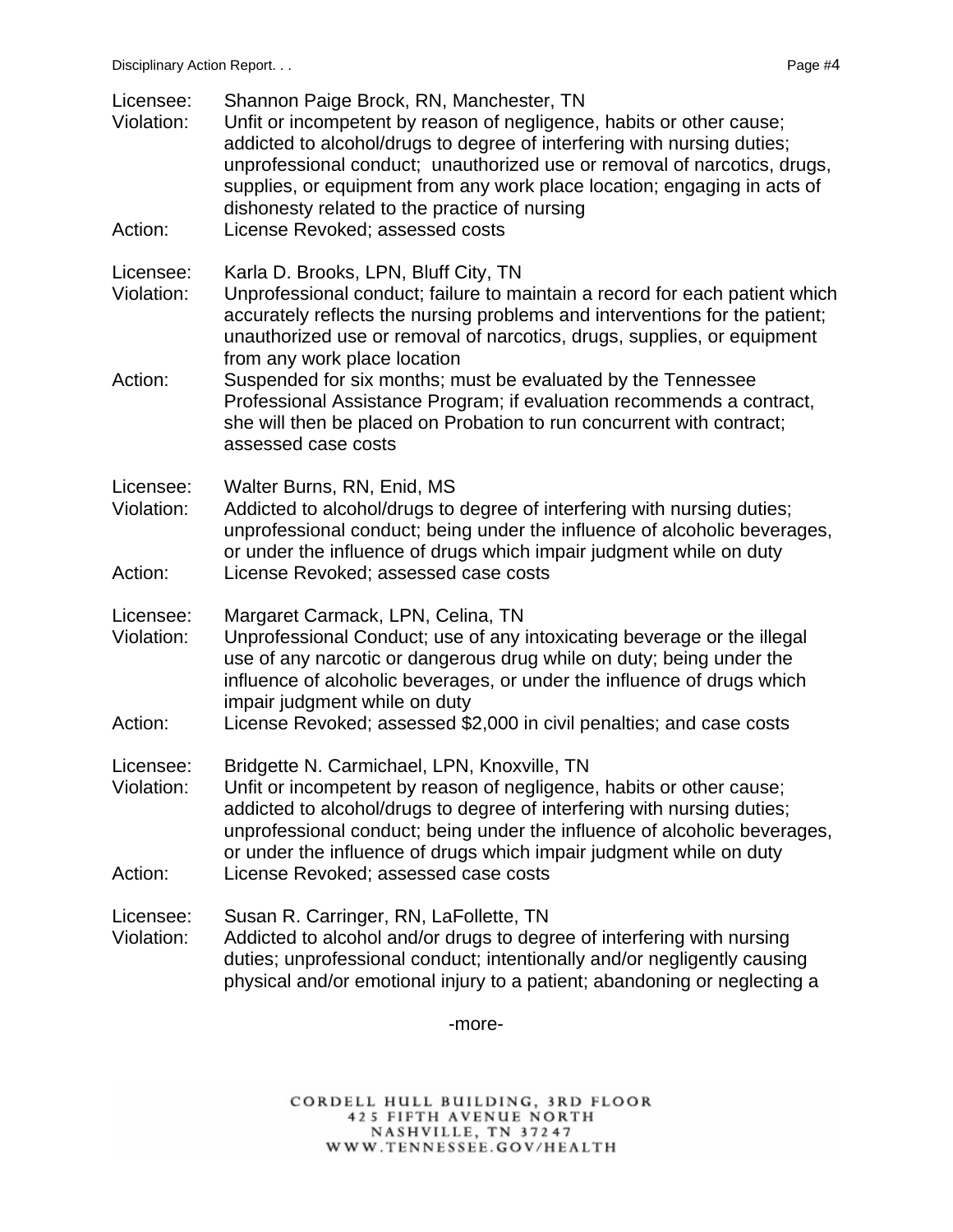patient requiring nursing care; unauthorized use or removal of narcotics, drugs, supplies, or equipment from any work place location Action: License Revoked; assessed case costs

- Licensee: Deidre D. Chambliss, LPN, Madison, TN
- Violation: Unprofessional conduct; failure to maintain a record for each patient which accurately reflects the nursing problems and interventions for the patient; making false or materially incorrect, inconsistent or unintelligible entries in any patient records, pertaining to the obtaining, possessing or administration of any controlled substance; unauthorized use or removal of narcotics, drugs, supplies, or equipment from any work place location; engaging in acts of dishonesty related to the practice of nursing Action: License Revoked; assessed case costs
- 
- Licensee: Debra Faye Charlton, RN, West Memphis, AR
- Violation: Violation of a board order
- Action: License Revoked; assessed case costs
- Licensee: Delma Collins, RN, Brownsville, TN
- Violation: Unprofessional conduct; being under the influence of alcoholic beverages, or under the influence of drugs which impair judgment while on duty Action: License Suspended until she is evaluated by the Tennessee Professional
- Assistance Program; if evaluation recommends a contract she will be to be placed on Probation to run concurrent with contract. If no contract is recommended she will be placed on Probation for five years. Assessed \$2,000 in civil penalties; and case costs
- Licensee: Christine Alice Furr, RN, Knoxville, TN
- Violation: Unfit or incompetent by reason of negligence, habits or other cause; unprofessional conduct; failure to maintain a record for each patient which accurately reflects the nursing problems and interventions for the patient; making false or materially incorrect, inconsistent or unintelligible entries in any patient records, pertaining to the obtaining, possessing or administration of any controlled substance; unauthorized use or removal of narcotics, drugs, supplies, or equipment from any work place location; engaging in acts of dishonesty related to the practice of nursing Action: License Suspended until she signs a contract with the Tennessee Professional Assistance Program; thereafter to be placed on Probation;
	- must complete continuing education; and assessed case costs
- Licensee: Mary K. Gilliland, LPN, Gadsden, TN Violation: Addicted to alcohol/drugs to degree of interfering with nursing duties; unprofessional conduct; unauthorized use or removal of narcotics, drugs,

-more-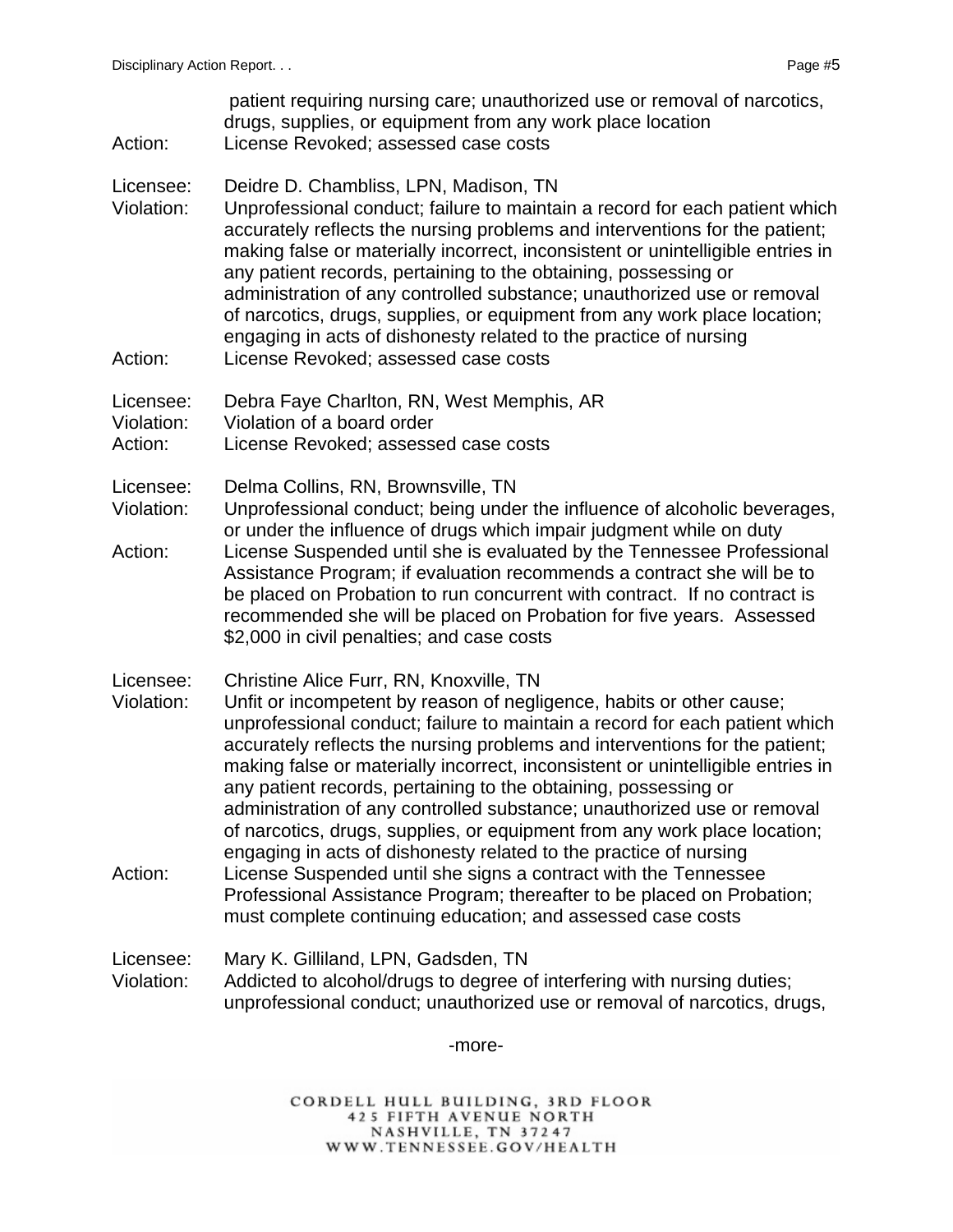supplies, or equipment from any work place location; engaging in acts of dishonesty related to the practice of nursing Action: License Suspended until she is evaluated by the Tennessee Professional Assistance Program; if evaluation recommends a contract she will be to be placed on Probation to run concurrent with contract. If no contract is recommended she will be placed on Probation for three years. Licensee: Melissa D. Greever, LPN, Trade, TN Violation: Unprofessional conduct; out of state action Action: License Revoked; assessed case costs Licensee: Jacqueline Jane Hammons, RN, East Ridge, TN Violation: Unfit or incompetent by reason of negligence, habits or other cause; addicted to alcohol/drugs to degree of interfering with nursing duties; unprofessional conduct; being under the influence of alcoholic beverages, or under the influence of drugs which impair judgment while on duty; engaging in acts of dishonesty related to the practice of nursing Action: License Revoked Licensee: Bryan Harrison, RN, Collierville, TN Violation: Unfit or incompetent by reason of negligence, habits or other cause; addicted to alcohol/drugs to degree of interfering with nursing duties; unprofessional conduct; failure to maintain a record for each patient which accurately reflects the nursing problems and interventions for the patient; making false or materially incorrect, inconsistent or unintelligible entries in any patient records, pertaining to the obtaining, possessing or administration of any controlled substance; unauthorized use or removal of narcotics, drugs, supplies, or equipment from any work place location; engaging in acts of dishonesty related to the practice of nursing Action: License Revoked; assessed costs Licensee: Lisa Haywood, LPN, Nashville, TN Violation: Unfit or incompetent by reason of negligence, habits or other cause; unprofessional conduct; making false or materially incorrect, inconsistent or unintelligible entries in any patient records, pertaining to the obtaining, possessing or administration of any controlled substance; unauthorized use or removal of narcotics, drugs, supplies, or equipment from any work place location; impersonating another licensed practitioner; failing to take appropriate action in safeguarding the patient from incompetent health care practices; engaging in acts of dishonesty related to the practice of nursing Action: License Revoked; assessed \$7,000 in civil penalties; and assessed case costs

-more-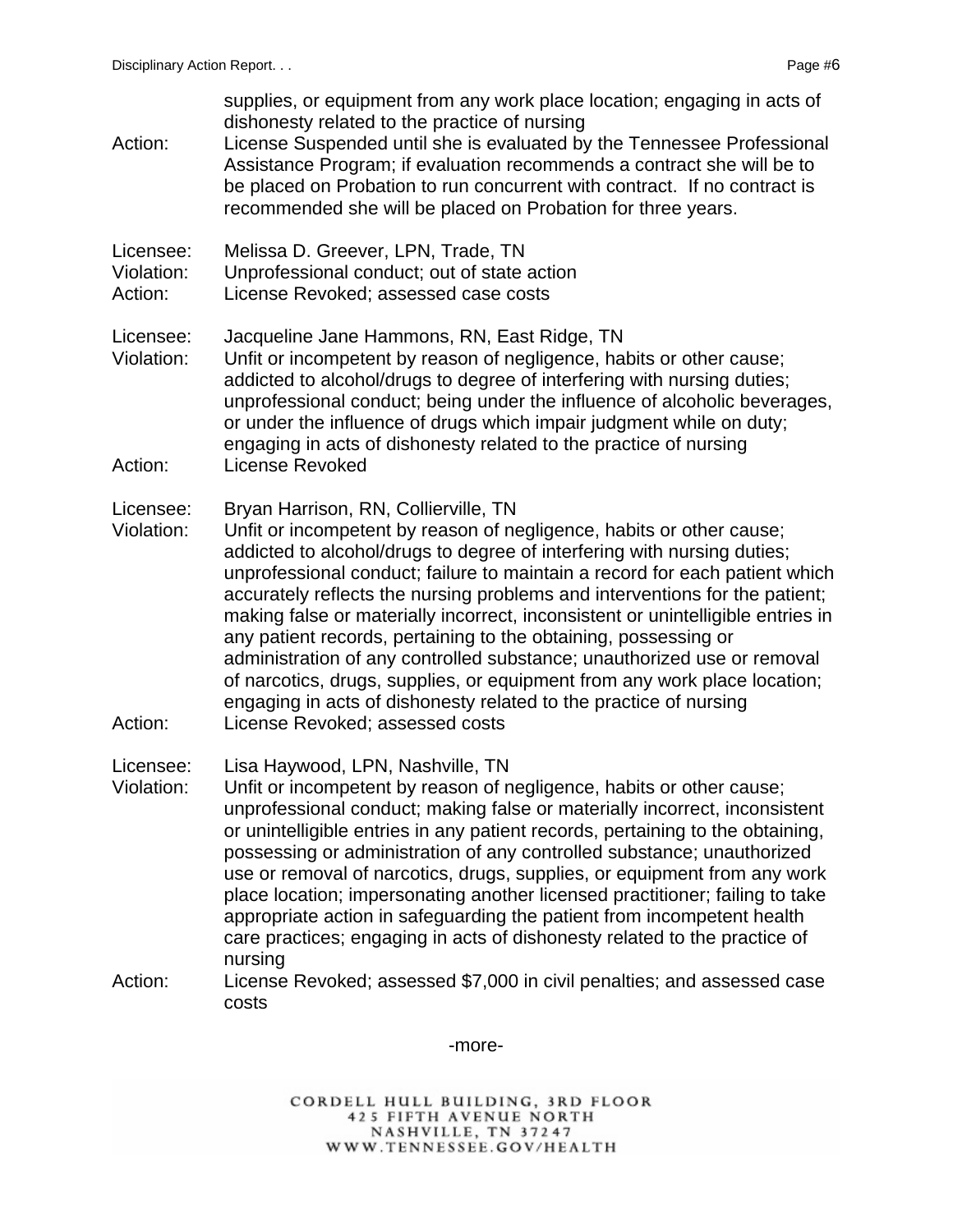| Licensee:<br>Violation:<br>Action: | Tammy Hoadley, RN, Antioch, TN<br>Unfit or incompetent by reason of negligence, habits or other cause;<br>addicted to alcohol/drugs to degree of interfering with nursing duties;<br>unprofessional conduct; unauthorized use or removal of narcotics, drugs,<br>supplies, or equipment from any work place location; engaging in acts of<br>dishonesty related to the practice of nursing<br>License Suspended until she signs a contract with the Tennessee<br>Professional Assistance Program; thereafter to be placed on Probation;                                                                                                                                           |
|------------------------------------|-----------------------------------------------------------------------------------------------------------------------------------------------------------------------------------------------------------------------------------------------------------------------------------------------------------------------------------------------------------------------------------------------------------------------------------------------------------------------------------------------------------------------------------------------------------------------------------------------------------------------------------------------------------------------------------|
| Licensee:                          | and assessed case costs<br>Carol Howell, RN, Henderson, TN                                                                                                                                                                                                                                                                                                                                                                                                                                                                                                                                                                                                                        |
| Violation:<br>Action:              | Unprofessional conduct<br>License Revoked; assessed case costs                                                                                                                                                                                                                                                                                                                                                                                                                                                                                                                                                                                                                    |
| Licensee:<br>Violation:<br>Action: | Keeton-Reddix, Kandy, LPN, Parsons, TN<br>Unprofessional conduct<br>License Suspended until she is evaluated by the Tennessee Professional<br>Assistance Program; if evaluation recommends a contract she will be to<br>be placed on Probation to run concurrent with contract. If no contract is<br>recommended she will be placed on Probation for two years. Assessed<br>case costs                                                                                                                                                                                                                                                                                            |
| Licensee:<br>Violation:<br>Action: | Teresa Kingsmill, RN, Erin, TN<br>Unfit or incompetent by reason of negligence, habits or other cause;<br>addicted to alcohol/drugs to degree of interfering with nursing duties;<br>unprofessional conduct; violation of board order; engaging in acts of<br>dishonesty related to the practice of nursing<br>License Revoked; assessed case costs                                                                                                                                                                                                                                                                                                                               |
| Licensee:<br>Violation:<br>Action: | Deborah Lange, LPN, Jackson, TN<br>Violation of prior board order; unprofessional conduct<br>License Revoked; assessed \$1,000 in civil penalties; and case costs                                                                                                                                                                                                                                                                                                                                                                                                                                                                                                                 |
| Licensee:<br>Violation:<br>Action: | Suzanne Liberty, RN, Munford, TN<br>Unfit or incompetent by reason of negligence, habits or other cause;<br>unprofessional conduct; intentionally or negligently causing physical<br>or emotional injury to a patient; unauthorized use or removal of narcotics,<br>drugs, supplies, or equipment from any work place location; use of any<br>intoxicating beverage or the illegal use of any narcotic or dangerous drug<br>while on duty; being under the influence of alcoholic beverages, or under<br>the influence of drugs which impair judgment while on duty; engaging in<br>acts of dishonesty related to the practice of nursing<br>License Revoked; assessed case costs |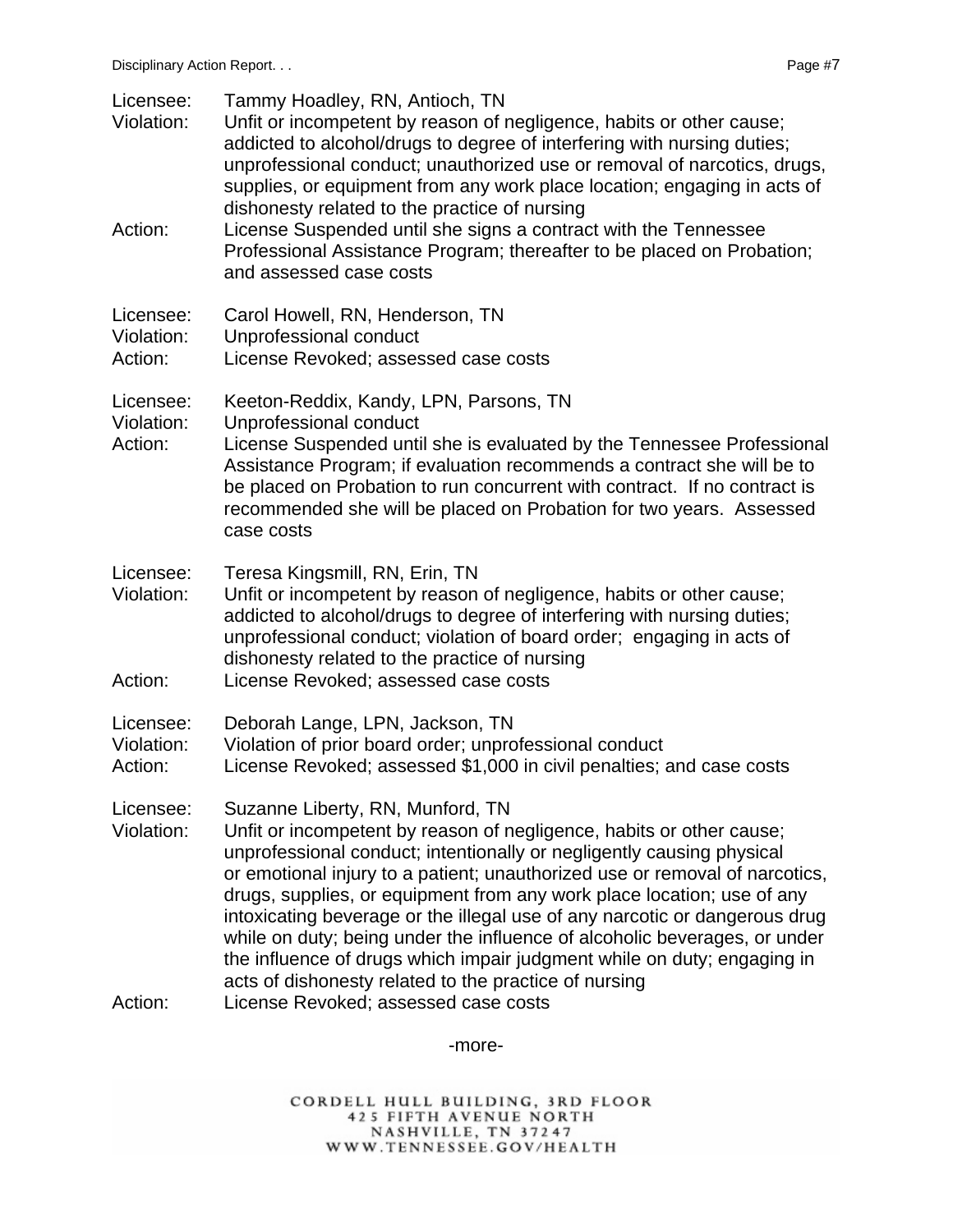| Licensee: | Laura E. (Brown) Newell, RN, Johnson City, TN |  |  |  |
|-----------|-----------------------------------------------|--|--|--|
|           |                                               |  |  |  |

- Violation: Guilty of a crime; unfit or incompetent by reason of negligence, habits or other cause; addicted to alcohol/drugs to degree of interfering with nursing duties; unprofessional conduct; unauthorized use or removal of narcotics, drugs, supplies, or equipment from any work place location; use of any intoxicating beverage or the illegal use of any narcotic or dangerous drug while on duty; being under the influence of alcoholic beverages, or under the influence of drugs which impair judgment while on duty; engaging in acts of dishonesty related to the practice of nursing
- Action: License Suspended until she signs a contract with the Tennessee Professional Assistance Program; thereafter to be placed on Probation; assessed \$2,250 in civil penalties; and assessed case costs

#### Licensee: Amy Lynn Norris, RN, Greeneville, TN

- Violation: Unfit or incompetent by reason of negligence, habits or other cause; addicted to alcohol/drugs to degree of interfering with nursing duties; unprofessional conduct; making false or materially incorrect, inconsistent or unintelligible entries in any patient records, pertaining to the obtaining, possessing or administration of any controlled substance; unauthorized use or removal of narcotics, drugs, supplies, or equipment from any work place location; engaging in acts of dishonesty related to the practice of nursing
- Action: License Suspended until she signs a contract with the Tennessee Professional Assistance Program; thereafter to be placed on Probation; and assessed case costs not to exceed \$200
- Licensee: Mark Norris, RN, Blountville, TN
- Violation: Guilty of a crime; unfit or incompetent by reason of negligence, habits or other cause; addicted to alcohol/drugs to degree of interfering with nursing duties; unprofessional conduct; making false or materially incorrect, inconsistent or unintelligible entries in any patient records, pertaining to the obtaining, possessing or administration of any controlled substance; unauthorized use or removal of narcotics, drugs, supplies, or equipment from any work place location; out of state action
- Action: License Revoked

Licensee: Brent Page, RN, Nashville, TN

- Violation: Guilty of a crime; unprofessional conduct; unauthorized use or removal of narcotics, drugs, supplies, or equipment from any work place location; engaging in acts of dishonesty related to the practice of nursing
- Action: License Suspended until she signs a contract with the Tennessee Professional Assistance Program; thereafter to be placed on Probation.

-more-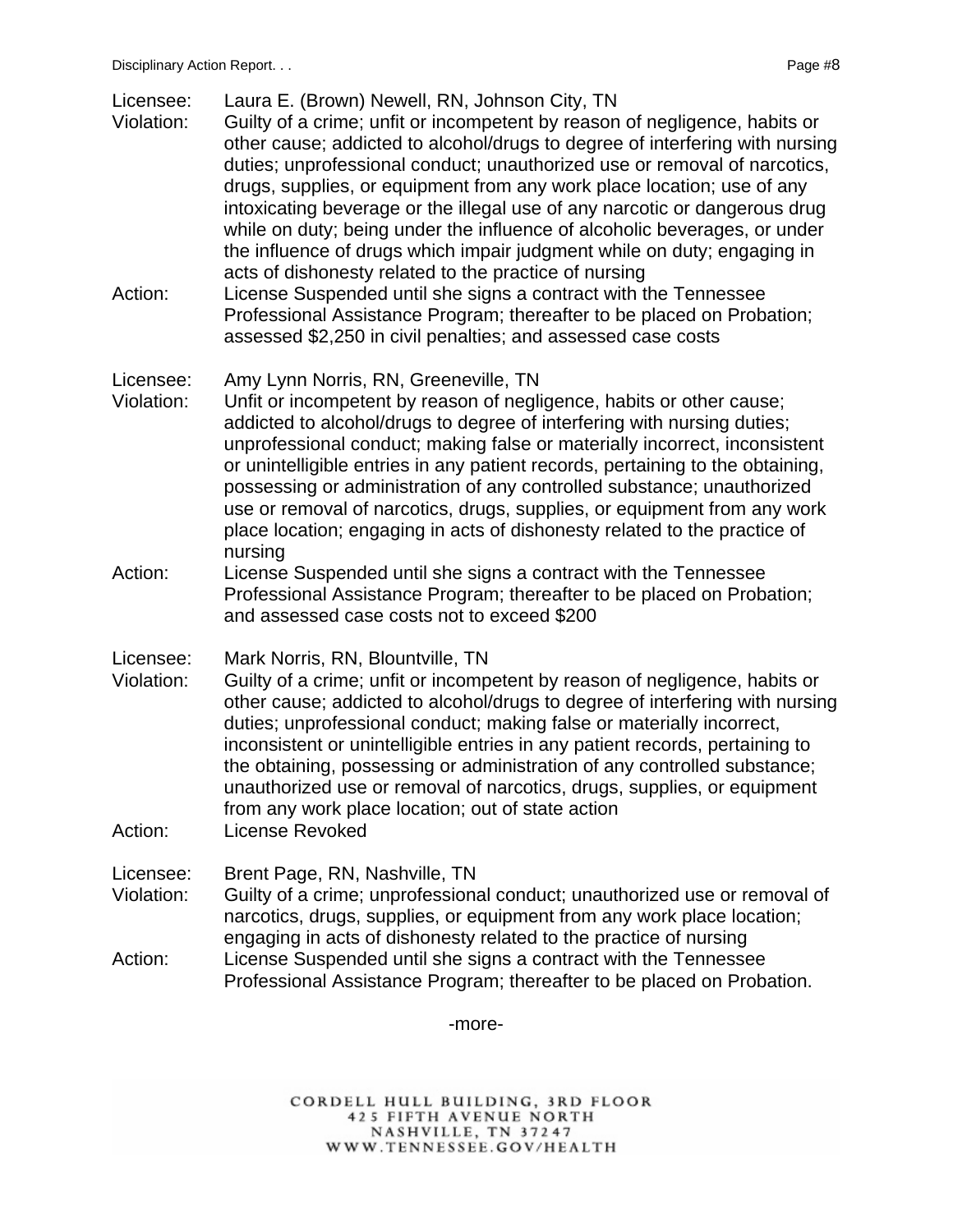| Licensee:<br>Violation:<br>Action: | Stephanie Person, RN, Memphis, TN<br>Unprofessional conduct; violation of board order<br>License Revoked; assessed \$1,000 in civil penalties; and case costs                                                                                                                                                                                                                                                                                                                                                                                                                                                                                                                                                          |
|------------------------------------|------------------------------------------------------------------------------------------------------------------------------------------------------------------------------------------------------------------------------------------------------------------------------------------------------------------------------------------------------------------------------------------------------------------------------------------------------------------------------------------------------------------------------------------------------------------------------------------------------------------------------------------------------------------------------------------------------------------------|
| Licensee:<br>Violation:            | Laura Lee Park Poe, APN and RN, Castalian Springs, TN<br>Unprofessional conduct; making false or materially incorrect, inconsistent<br>or unintelligible entries in any patient records, pertaining to the obtaining,<br>possessing or administration of any controlled substance                                                                                                                                                                                                                                                                                                                                                                                                                                      |
| Action:                            | License placed on Probation for five years to run concurrent with TNPAP<br>contract; will be given credit for one year already served under contract;<br>assessed \$3,000 in civil penalties and case costs                                                                                                                                                                                                                                                                                                                                                                                                                                                                                                            |
| Licensee:<br>Violation:            | Cleo Poplar, LPN, Bolivar, TN<br>Guilty of a crime; unfit or incompetent by reason of negligence, habits or<br>other cause; addicted to alcohol or drugs to the degree of interfering with<br>nursing duties; unprofessional conduct; engaging in acts of dishonesty<br>related to the practice of nursing                                                                                                                                                                                                                                                                                                                                                                                                             |
| Action:                            | License Revoked; assessed \$19,240.00 in civil penalties; and assessed<br>case costs                                                                                                                                                                                                                                                                                                                                                                                                                                                                                                                                                                                                                                   |
| Licensee:<br>Violation:<br>Action: | Marlen Price, LPN, Walling, TN<br>Unfit or incompetent by reason of negligence, habits or other cause;<br>unprofessional conduct; assigning unqualified persons to perform<br>functions of licensed persons or delegating nursing care functions and<br>tasks and/or responsibilities to others contrary to the Nurse Practice Act or<br>rules and regulations to the detriment of patient safety; violating<br>confidentiality of information or knowledge concerning the patient, except<br>when required to so by a court of law; failing to take appropriate action in<br>safeguarding the patient from incompetent health care practices<br>License placed on Probation for no less than 12 months; must complete |
|                                    | continuing education; assessed \$1,000 in civil penalties; and assessed<br>case costs                                                                                                                                                                                                                                                                                                                                                                                                                                                                                                                                                                                                                                  |
| Licensee:<br>Violation:            | Kristi A. Quarles, LPN, Loudon, TN<br>Addicted to alcohol or drugs to the degree of interfering with nursing<br>duties; unprofessional conduct; making false or materially incorrect,<br>inconsistent or unintelligible entries in any patient records, pertaining to<br>the obtaining, possessing or administration of any controlled substance;<br>unauthorized use or removal of narcotics, drugs, supplies, or equipment<br>from any work place location; engaging in acts of dishonesty related to the<br>practice of nursing                                                                                                                                                                                     |
| Action:                            | License Suspended until she signs a contract with the Tennessee<br>Professional Assistance Program; thereafter to be placed on Probation.<br>She has signed contract, therefore her license has been placed on<br>Probation                                                                                                                                                                                                                                                                                                                                                                                                                                                                                            |
|                                    | -more-                                                                                                                                                                                                                                                                                                                                                                                                                                                                                                                                                                                                                                                                                                                 |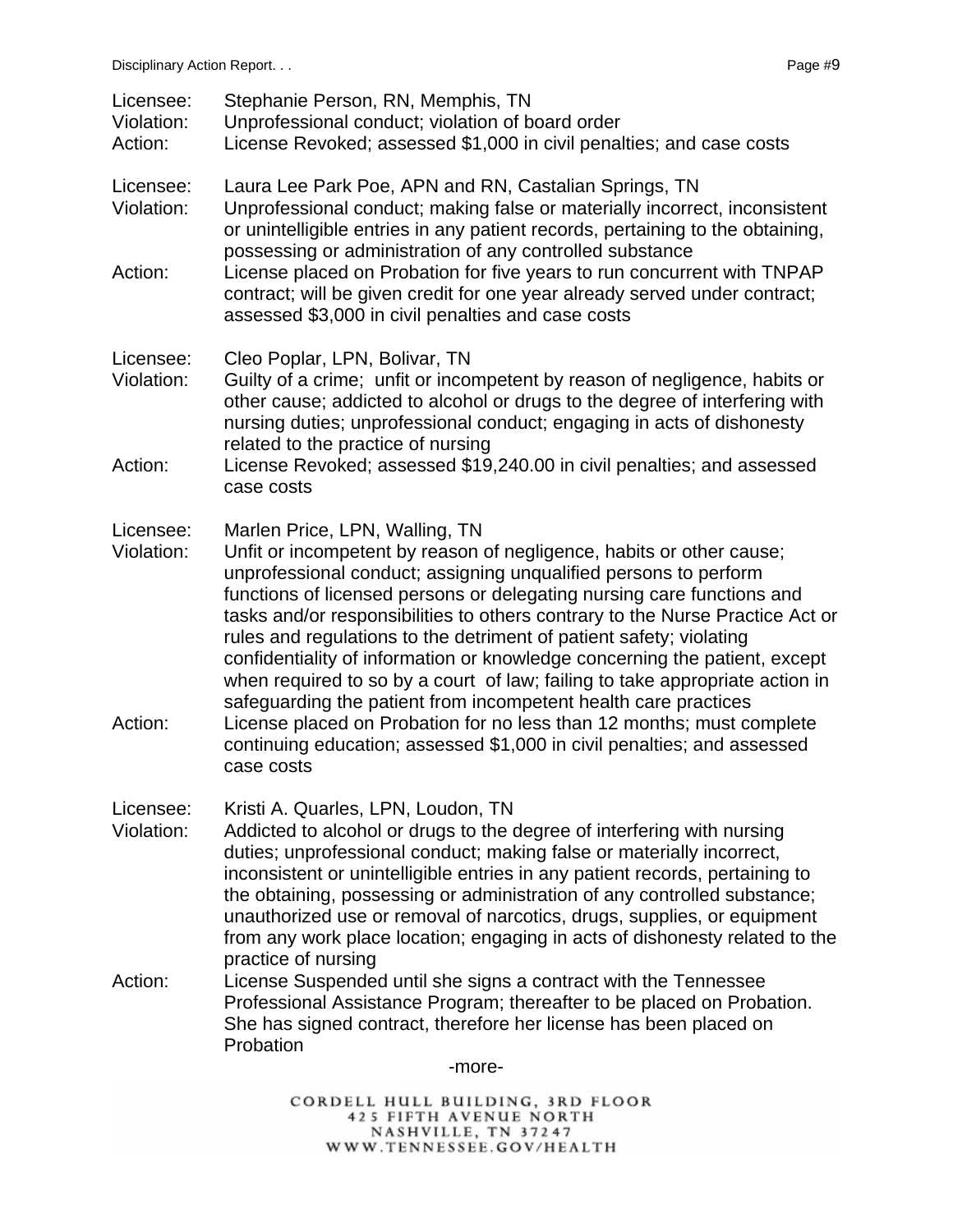| Licensee:<br>Violation:<br>Action: | Mende Raines, LPN, Knoxville, TN<br><b>Violation of Board Order</b><br>License Revoked; assessed \$1,000 in civil penalties and case costs                                                                                                                                                                                                                                                                                                                                                                                                                                                                                                                                                                                                                                  |
|------------------------------------|-----------------------------------------------------------------------------------------------------------------------------------------------------------------------------------------------------------------------------------------------------------------------------------------------------------------------------------------------------------------------------------------------------------------------------------------------------------------------------------------------------------------------------------------------------------------------------------------------------------------------------------------------------------------------------------------------------------------------------------------------------------------------------|
| Licensee:<br>Violation:<br>Action: | Heather Lynn Renninger, LPN, Rogersville, TN<br>Unprofessional conduct; failure to maintain a record for each patient which<br>accurately reflects the nursing problems and interventions for the patient;<br>making false or materially incorrect, inconsistent or unintelligible entries in<br>any patient records, pertaining to the obtaining, possessing or<br>administration of any controlled substance; unauthorized use or removal<br>of narcotics, drugs, supplies, or equipment from any work place location;<br>engaging in acts of dishonesty related to the practice of nursing<br>License Revoked; assessed \$2,000 in civil penalties; and case costs                                                                                                       |
| License:<br>Violation:<br>Action:  | Joanna L. Robarge, RN, Cleveland, TN<br>Unprofessional conduct; failure to maintain a record for each patient which<br>accurately reflects the nursing problems and interventions for the patient;<br>making false or materially incorrect, inconsistent or unintelligible entries in<br>any patient records, pertaining to the obtaining, possessing or<br>administration of any controlled substance; unauthorized use or removal<br>of narcotics, drugs, supplies, or equipment from any work place location;<br>engaging in acts of dishonesty related to the practice of nursing<br>License placed on Probation for no less than 3 years; must sign a three<br>year contract with the Tennessee Professional Assistance Program within<br>60 days; assessed case costs |
| Licensee:<br>Violation:<br>Action: | Sandra D. (Mitchell) Schrimsher, LPN, Bolivar, TN<br>Unprofessional conduct; assigning unqualified persons to perform function<br>of licensed persons or delegating nursing care function and tasks and/or<br>responsibilities to others contrary to the Nurse Practice Act or rules and<br>regulations to the detriment of the patient safety; engaging in acts of<br>dishonesty related to the practice of nursing<br>License Suspended for a minimum of six months; must take continuing<br>education course                                                                                                                                                                                                                                                             |
| Licensee:<br>Violation:<br>Action: | Myranda Seay, LPN, Newport, TN<br>Unfit or incompetent by reason of negligence, habits or other cause;<br>unprofessional conduct; unauthorized use or removal of narcotics, drugs,<br>supplies, or equipment from any work place location; impersonating<br>another licensed practitioner; engaging in acts of dishonesty related to the<br>practice of nursing<br>License Suspended until she signs a contract with the Tennessee<br>Professional Assistance Program; thereafter to be placed on Probation;<br>assessed case costs                                                                                                                                                                                                                                         |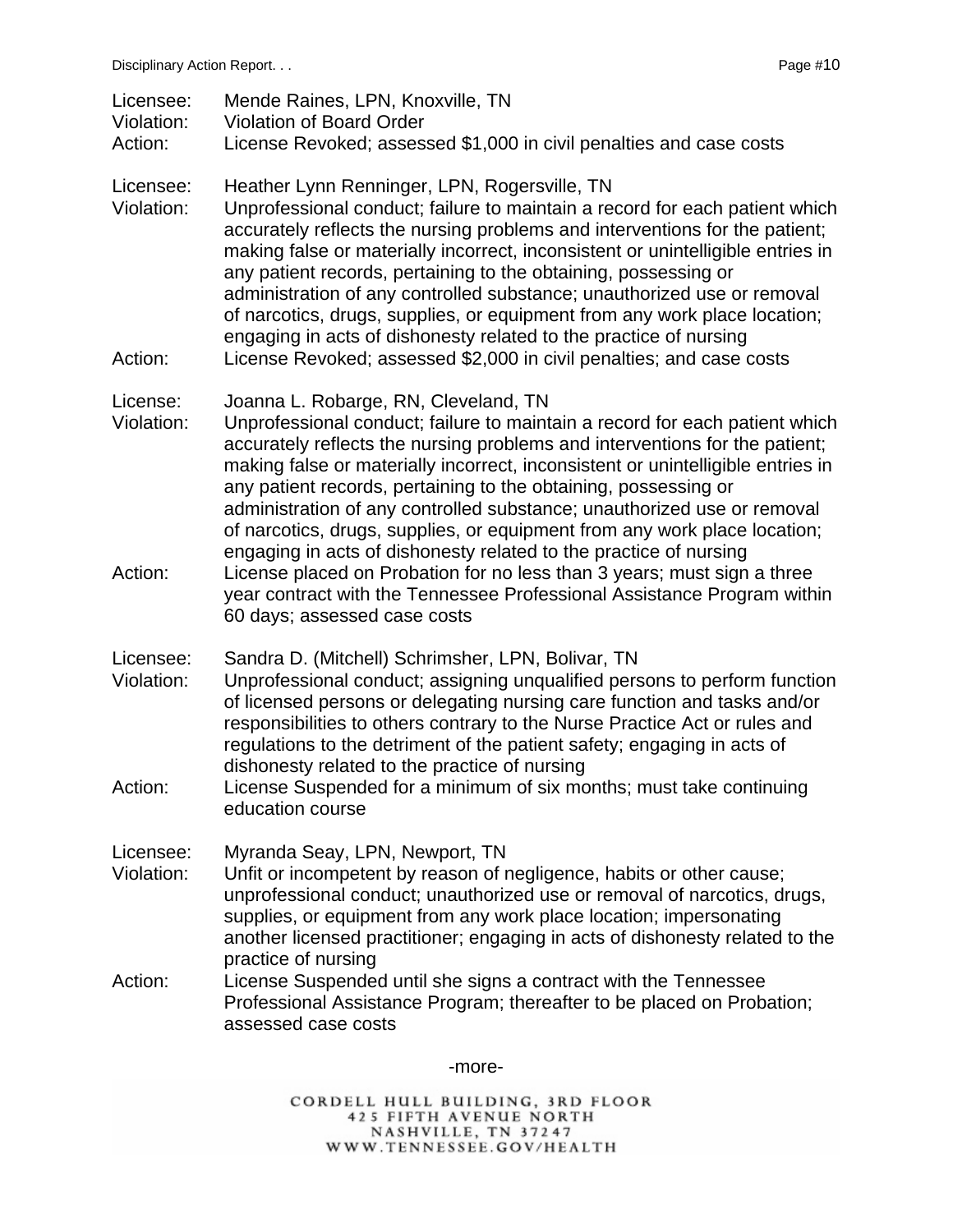| Licensee:<br>Violation:<br>Action: | Susan Skaggs, LPN, Morristown, TN<br>Violation of board order<br>License Revoked; assessed \$2,762.06 in civil penalties and case costs                                                                                                                                                                                                                                                                                                                                                                                                                                                                                                                                                                                                                                                                                                                                                                                                                                                 |
|------------------------------------|-----------------------------------------------------------------------------------------------------------------------------------------------------------------------------------------------------------------------------------------------------------------------------------------------------------------------------------------------------------------------------------------------------------------------------------------------------------------------------------------------------------------------------------------------------------------------------------------------------------------------------------------------------------------------------------------------------------------------------------------------------------------------------------------------------------------------------------------------------------------------------------------------------------------------------------------------------------------------------------------|
| Licensee:<br>Violation:            | Kathy Marie Slaughter, LPN, Elizabethton, TN<br>Unfit or incompetent by reason of negligence, habits or other cause;<br>addicted to alcohol or drugs to the degree of interfering with nursing<br>duties; unprofessional conduct; being under the influence of alcoholic<br>beverages, or under the influence of drugs which impair judgment while on<br>duty; failing to take appropriate action in safeguarding the patient from<br>incompetent health care practices                                                                                                                                                                                                                                                                                                                                                                                                                                                                                                                 |
| Action:                            | License Suspended until she signs a contract with the Tennessee<br>Professional Assistance Program; thereafter to be placed on Probation;<br>assessed \$1,000 in civil penalties; and case costs                                                                                                                                                                                                                                                                                                                                                                                                                                                                                                                                                                                                                                                                                                                                                                                        |
| Licensee:<br>Violation:            | Amanda Kay Smith, LPN, Rose Hill, VA<br>Unfit or incompetent by reason of negligence, habits or other cause;<br>addicted to alcohol or drugs to the degree of interfering with nursing<br>duties; unprofessional conduct; failure to maintain a record for each<br>patient which accurately reflects the nursing problems and interventions<br>for the patient; making false or materially incorrect, inconsistent or<br>unintelligible entries in any patient records, pertaining to the obtaining,<br>possessing or administration of any controlled substance; unauthorized<br>use or removal of narcotics, drugs, supplies, or equipment from any work<br>place location; use of any intoxicating beverage or the illegal use of any<br>narcotic or dangerous drug while on duty; being under the influence of<br>alcoholic beverages, or under the influence of drugs which impair<br>judgment while on duty; engaging in acts of dishonesty related to the<br>practice of nursing |
| Action:                            | Privilege to practice in Tennessee Revoked; assessed case costs                                                                                                                                                                                                                                                                                                                                                                                                                                                                                                                                                                                                                                                                                                                                                                                                                                                                                                                         |
| Licensee:<br>Violation:<br>Action: | James W. Smith, Jr., LPN, Johnson City, TN<br>Violation of prior board order<br>License Revoked; assessed \$1,000 in civil penalties; and assessed case<br>costs                                                                                                                                                                                                                                                                                                                                                                                                                                                                                                                                                                                                                                                                                                                                                                                                                        |
| Licensee:<br>Violation:<br>Action: | Karen Sue Smith, RN, Lebanon, TN<br>Unprofessional conduct; out of state action<br>License Revoked; assessed \$1,000 in civil penalties; and case costs                                                                                                                                                                                                                                                                                                                                                                                                                                                                                                                                                                                                                                                                                                                                                                                                                                 |
| Licensee:<br>Violation:            | Teresa Nolan Stout, RN, Evarts, KY<br>Guilty of a crime; unfit or incompetent by reason of negligence, habits or<br>other cause; addicted to alcohol or drugs to the degree of interfering with<br>nursing duties; unprofessional conduct; unauthorized use or removal of                                                                                                                                                                                                                                                                                                                                                                                                                                                                                                                                                                                                                                                                                                               |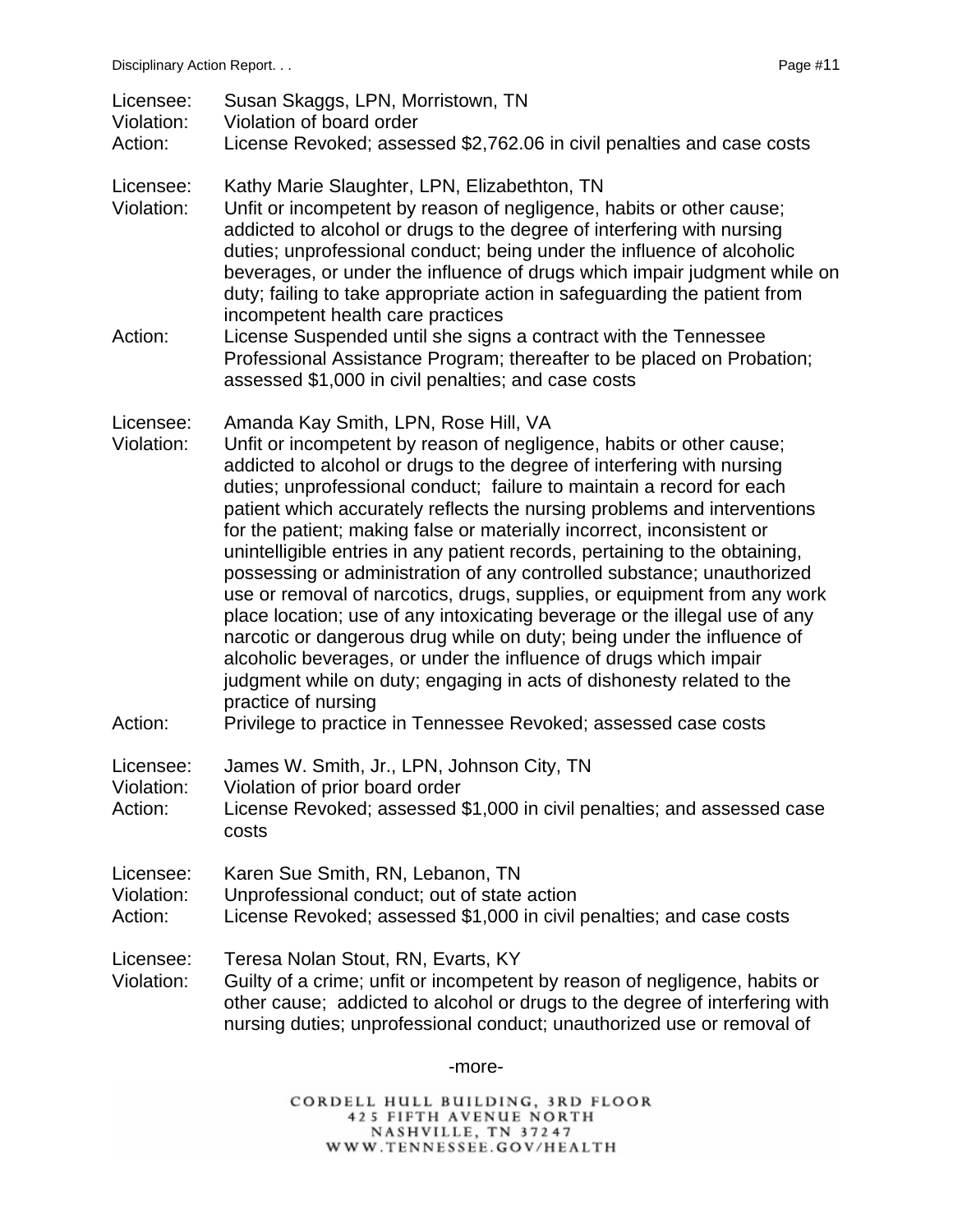| Action:                            | narcotics, drugs, supplies, or equipment from any work place location; use<br>of any intoxicating beverage or the illegal use of any narcotic or dangerous<br>drug while on duty; being under the influence of alcoholic beverages, or<br>under the influence of drugs which impair judgment while on duty;<br>engaging in acts of dishonesty related to the practice of nursing<br>License Revoked; assessed case costs                                                                                                                                                                                                            |
|------------------------------------|-------------------------------------------------------------------------------------------------------------------------------------------------------------------------------------------------------------------------------------------------------------------------------------------------------------------------------------------------------------------------------------------------------------------------------------------------------------------------------------------------------------------------------------------------------------------------------------------------------------------------------------|
| Licensee:<br>Violation:<br>Action: | Courtney Lanette Wiley, LPN, Monteagle, TN<br>Unprofessional conduct; failure to maintain a record for each patient which<br>accurately reflects the nursing problems and interventions for the patient;<br>making false or materially incorrect, inconsistent or unintelligible entries in<br>any patient records, pertaining to the obtaining, possessing or<br>administration of any controlled substance; unauthorized use or removal<br>of narcotics, drugs, supplies, or equipment from any work place location;<br>engaging in acts of dishonesty related to the practice of nursing<br>License Revoked; assessed case costs |
| Licensee:<br>Violation:<br>Action: | Julia Wilbur, RN, Maryville, TN<br>Guilty of a crime; unprofessional conduct; being under the influence of<br>alcoholic beverages, or under the influence of drugs which impair<br>judgment while on duty<br>License Suspended until she signs a contract with the Tennessee<br>Professional Assistance Program; thereafter to be placed on Probation;<br>and case costs. Has signed contract, therefore license is on Probation.                                                                                                                                                                                                   |
| Licensee:<br>Violation:<br>Action: | Kimberly Wright, RN, Cookeville, TN<br>Unprofessional conduct<br>License Revoked; assessed case costs                                                                                                                                                                                                                                                                                                                                                                                                                                                                                                                               |
| Licensee:<br>Violation:<br>Action: | Debyon Yeates, RN, Jackson, TN<br>Unprofessional conduct; failing to take appropriate action in safeguarding<br>the patient from incompetent health care practices; failing to report,<br>through proper channels, facts known to the individual regarding<br>incompetent, unethical or illegal practice of any health care provider;<br>performing nursing techniques or procedures without proper education<br>and practice<br>License Suspended for one year; to be followed by two years Probation;<br>must complete continuing education; assessed \$1,000 in civil penalties;                                                 |
|                                    | and assessed costs                                                                                                                                                                                                                                                                                                                                                                                                                                                                                                                                                                                                                  |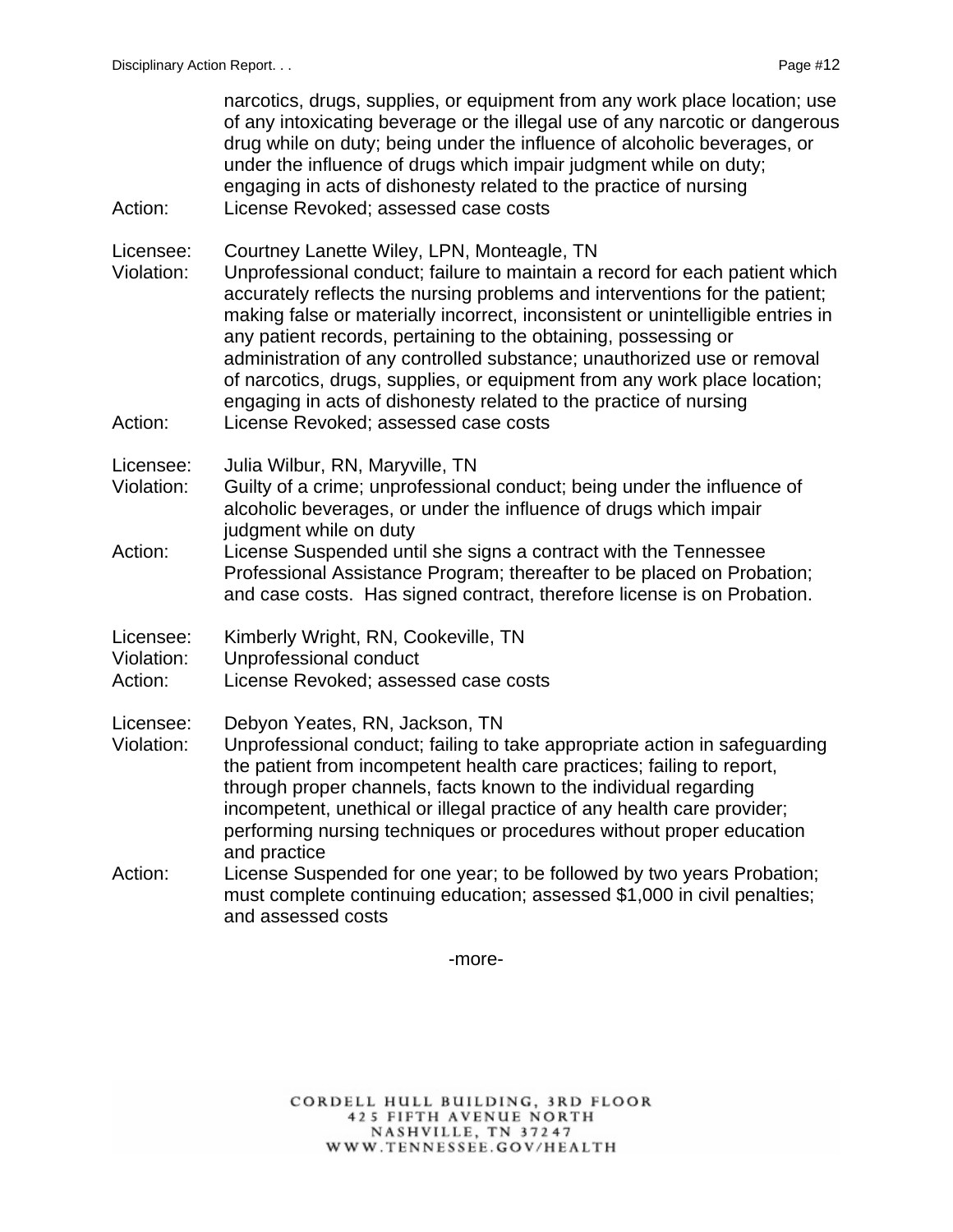#### **BOARD OF VETERINARY MEDICAL EXAMINERS**

- Licensee: Kristy Suzanne Carrington, LVT, Morristown, TN Violation: Unprofessional or unethical conduct, or engaging in practices in connection with the practice of veterinary medicine that are in violation of the standards of professional conduct; convicted of any crime involving moral turpitude Action: License Revoked; assessed costs not to exceed \$100 Licensee: Sharon Folson, DVM, Collierville, TN Violation: Fraud, deception, misrepresentation, dishonest or illegal practices in or connected with the practice of veterinary medicine in any of its branches; Unprofessional or unethical conduct, or engaging in practices in connection with the practice of veterinary medicine that are in violation of the standards of professional conduct; conduct reflecting unfavorably upon the profession of veterinary medicine Action: License placed on Probation for two years; must complete continuing education Licensee: Ellis Hodgson, DVM, Newport, TN Violation: Willful or repeated violation of any provisions of the chapter or any rules of the board; fraud, deception, misrepresentation, dishonest or illegal practices in or connected with the practice of veterinary medicine in any of its branches; gross malpractice or a pattern of continued or repeated malpractice, ignorance, negligence or incompetence in the course of veterinary medical practice; Unprofessional or unethical conduct, or engaging in practices in connection with the practice of veterinary medicine that are in violation of the standards of professional conduct; conduct reflecting unfavorably upon the profession of veterinary medicine; addiction to the habitual use of intoxicating liquors, narcotics or other stimulants to such an extent as to incapacitate the applicant or licensee from the performance of professional obligations and duties; dispensing, prescribing, or otherwise distributing any controlled substance or any other drug not in the course of the accepted practice of veterinary medicine; ; failure to maintain a record for each companion animal which accurately reflects the veterinary problems and interventions; being under the influence of alcoholic beverages, or under the influence of illegal drugs which impair judgment while on duty in any work place location; engaging in acts of dishonesty which relate to the practice of veterinary medicine; treating or professing to treat, or issuing any pharmaceutical to, any human; violation of dispensing regulations and medical records regulations.
- Action: License Suspended for six months; thereafter to be placed on Probation for 5 years with terms and conditions.

-more-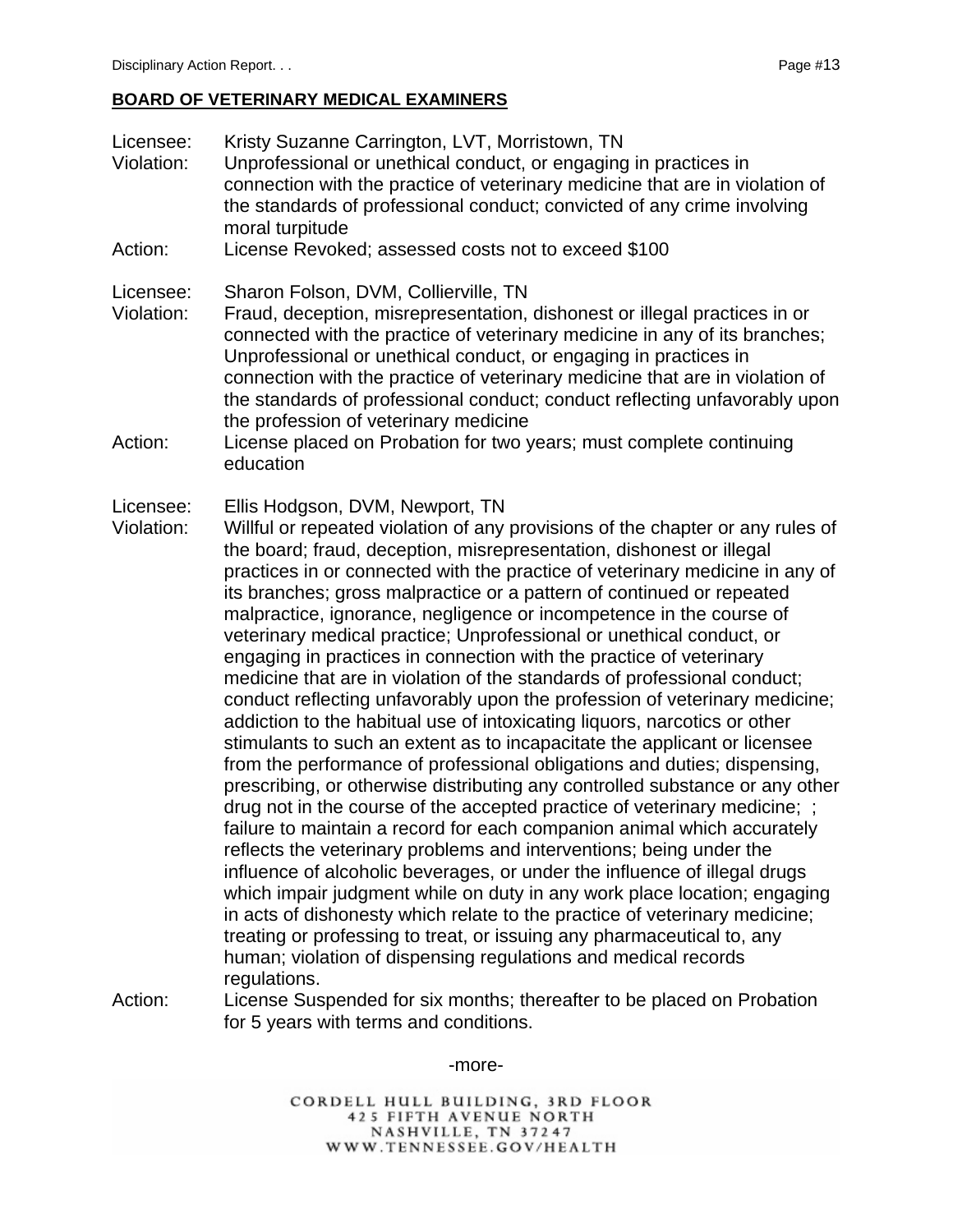| Licensee:<br>Violation:<br>Action: | Danny King, DVM, Nashville, TN<br>Kept incomplete and inadequate record of an animal's care, care given to<br>the animal was negligent<br>Reprimanded; must complete continuing education                                                                                                                                                                                                                                                                                                                                                                                                                                                                                                                                                                                                                           |
|------------------------------------|---------------------------------------------------------------------------------------------------------------------------------------------------------------------------------------------------------------------------------------------------------------------------------------------------------------------------------------------------------------------------------------------------------------------------------------------------------------------------------------------------------------------------------------------------------------------------------------------------------------------------------------------------------------------------------------------------------------------------------------------------------------------------------------------------------------------|
| Licensee:<br>Violation:<br>Action: | James Kuhlmann, DVM, Humboldt, TN<br>Unprofessional or unethical conduct, or engaging in practices in<br>connection with the practice of veterinary medicine that are in violation of<br>the standards of professional conduct; conduct reflecting unfavorably upon<br>the profession of veterinary medicine; professional incompetence<br>License placed on Probation for two years                                                                                                                                                                                                                                                                                                                                                                                                                                |
| Licensee:<br>Violation:<br>Action: | Harry J. Markham, DVM, Clarksville, TN<br>Practice in a facility without a premises permit<br>Assessed \$850 in civil penalties                                                                                                                                                                                                                                                                                                                                                                                                                                                                                                                                                                                                                                                                                     |
| Licensee:<br>Violation:<br>Action: | Mark E. Steeley, DVM, Rockford, TN<br>Failed to provide complete medical records in a timely manner<br>Reprimanded                                                                                                                                                                                                                                                                                                                                                                                                                                                                                                                                                                                                                                                                                                  |
| Licensee:<br>Violation:<br>Action: | Jerry Truitt, DVM, Collierville, TN<br>Fraud, deception, misrepresentation, dishonest or illegal practices in or<br>connected with the practice of veterinary medicine in any of its branches;<br>Unprofessional or unethical conduct, or engaging in practices in<br>connection with the practice of veterinary medicine that are in violation of<br>the standards of professional conduct; conduct reflecting unfavorably upon<br>the profession of veterinary medicine; failure to maintain a record for each<br>companion animal which accurately reflects the veterinary problems and<br>interventions; engaging in acts of dishonesty which relate to the practice of<br>veterinary medicine<br>License placed on Probation for two years; must complete continuing<br>education; must conduct staff training |

#### **DECEMBER ABUSE REGISTRY PLACEMENTS**

- Individual: Nicole Hampton, House Manager, Bartlett, TN Abuse: Neglect
- Action: Placed on Abuse Registry
- Individual: Sondra Humes, Residential Assistant, Bartlett, TN Abuse: Neglect Action: Placed on Abuse Registry

-more-